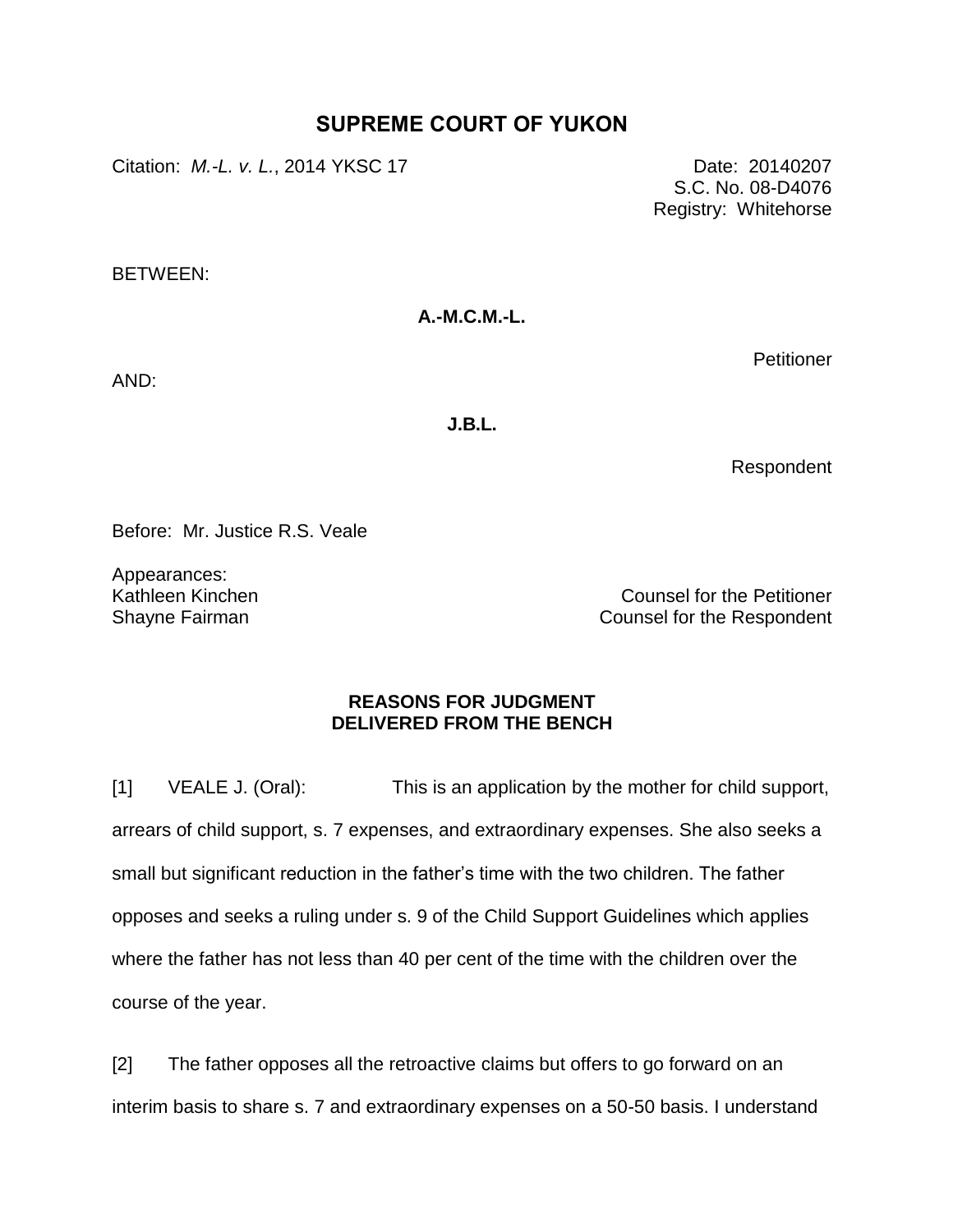that offer has been accepted. The father opposes any reduction in his residential time or his involvement in major decision-making for the children

[3] It is not necessary to set out the income of the mother and the father in these reasons except to say that the mother earns approximately twice as much as the father.

### **THE FACTS**

[4] The children are 10 and 12 years old and very lucky to have such devoted parents. One child is severely challenged, both cognitively and physically, as I understand it, but he is supported by two very involved parents as well as a team of professionals at school. Caring for children is one the hardest jobs that any parent can have and these parents have an exceptionally hard job but have managed to do it over the years, which is no small accomplishment, since they separated in 2008 and had many issues to resolve.

[5] In my view, this contested application was triggered by the father's discovery that the mother has twice his income at a time when he is having financial difficulties. He had been voluntarily paying \$1,025 per month to the mother and arbitrarily reduced it to \$500 a month for May, June, and July of 2013, and then no payment except for \$1,000 to this date.

### **SHARED CUSTODY**

[6] Section 9 of the Child Support Guidelines states as follows:

Where a parent exercises a right of access to, or has physical custody of, a child for not less than 40 per cent of the time over the course of a year, the amount of the child support order must be determined by taking into account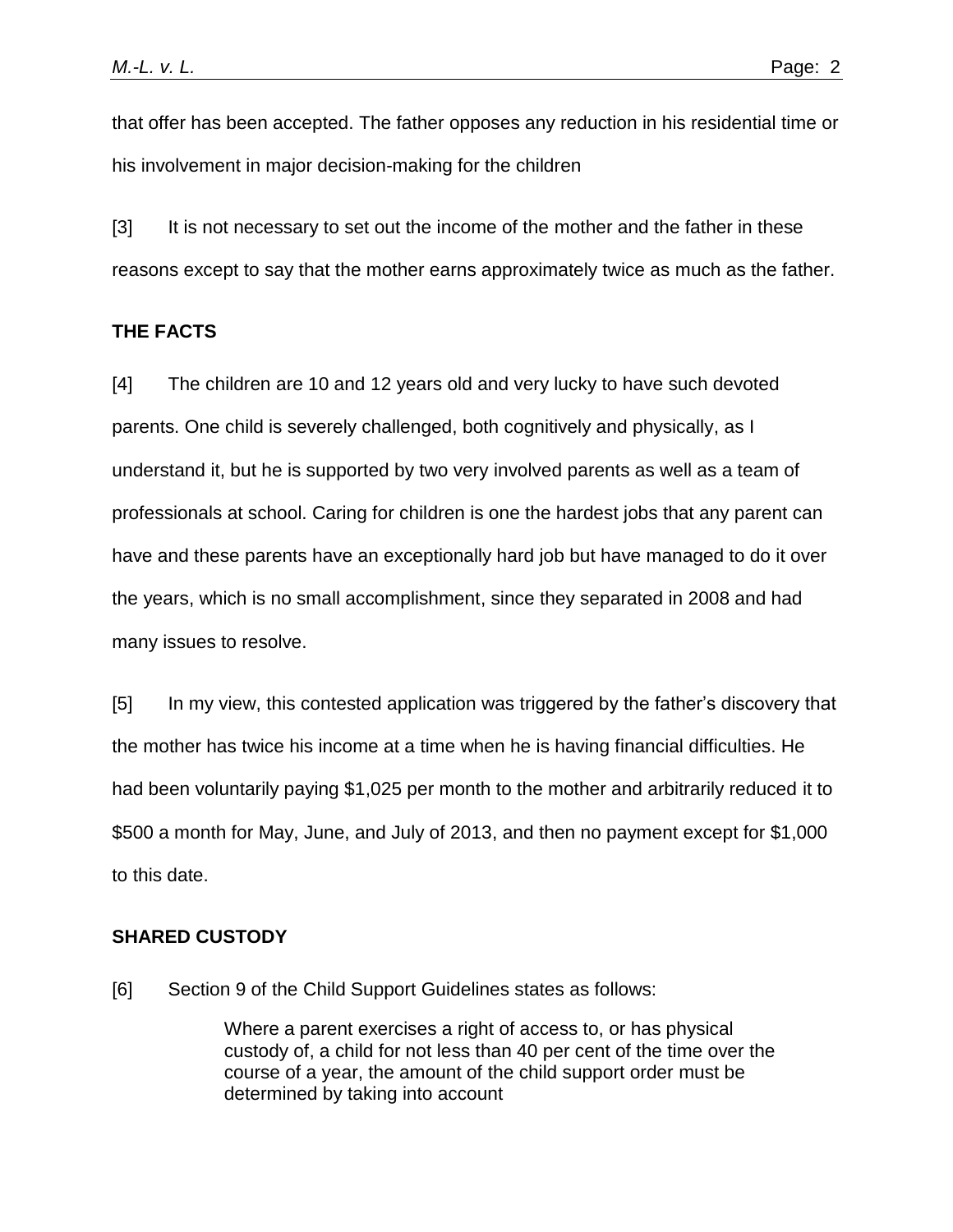- (a) the amounts set out in the applicable tables for each of the spouses;
- (b) the increased costs of shared custody arrangements; and
- (c) the conditions, means, needs, and other circumstances of each spouse and of any child for whom support is sought.

The key wording is that a parent who exercises access or custody "for not less than 40 per cent of the time over the course of a year" has the factors set out taken into consideration, rather than simply paying a table amount automatically. Surprisingly, both parents, in their calculation of hours spent with the children, have the father's time with the children at slightly below 40 percent.

[7] I prefer the analysis in *Berry v. Hart,* 2003 BCCA 659, and adopted in *Mehling v.* 

*Mehling,* 2008 MBCA 66.

[8] In *Berry v. Hart,* Saunders J.A. stated this at para. 10:

In my view the issue is a matter of judgment not amenable to simply a time accounting exercise. I consider that in determining whether the threshold level for application of s. 9 is met the question is whether the paying parent spends such a sizeable percentage of time with a child or children that, on any reasonable view of the evidence and considering the advantage that may accrue to a child in spending the occasional additional day, part day or hour with a parent, one can say reasonably that the 40 percent or more level is achieved. It follows, in my view, that a court may assess child-parent time as meeting the s. 9 criteria without a tight accounting. That assessment should be made by considering the broader context of the parenting arrangement. …

[9] In *Mehling v. Mehling, supra*, Hamilton J.A. stated at para. 42:

So, should the 40 per cent threshold analysis be a strictly mathematical calculation? I think not. Is there a mathematical component to the analysis? Of course, because the pattern of parenting must be analyzed and this will, by necessity, involve a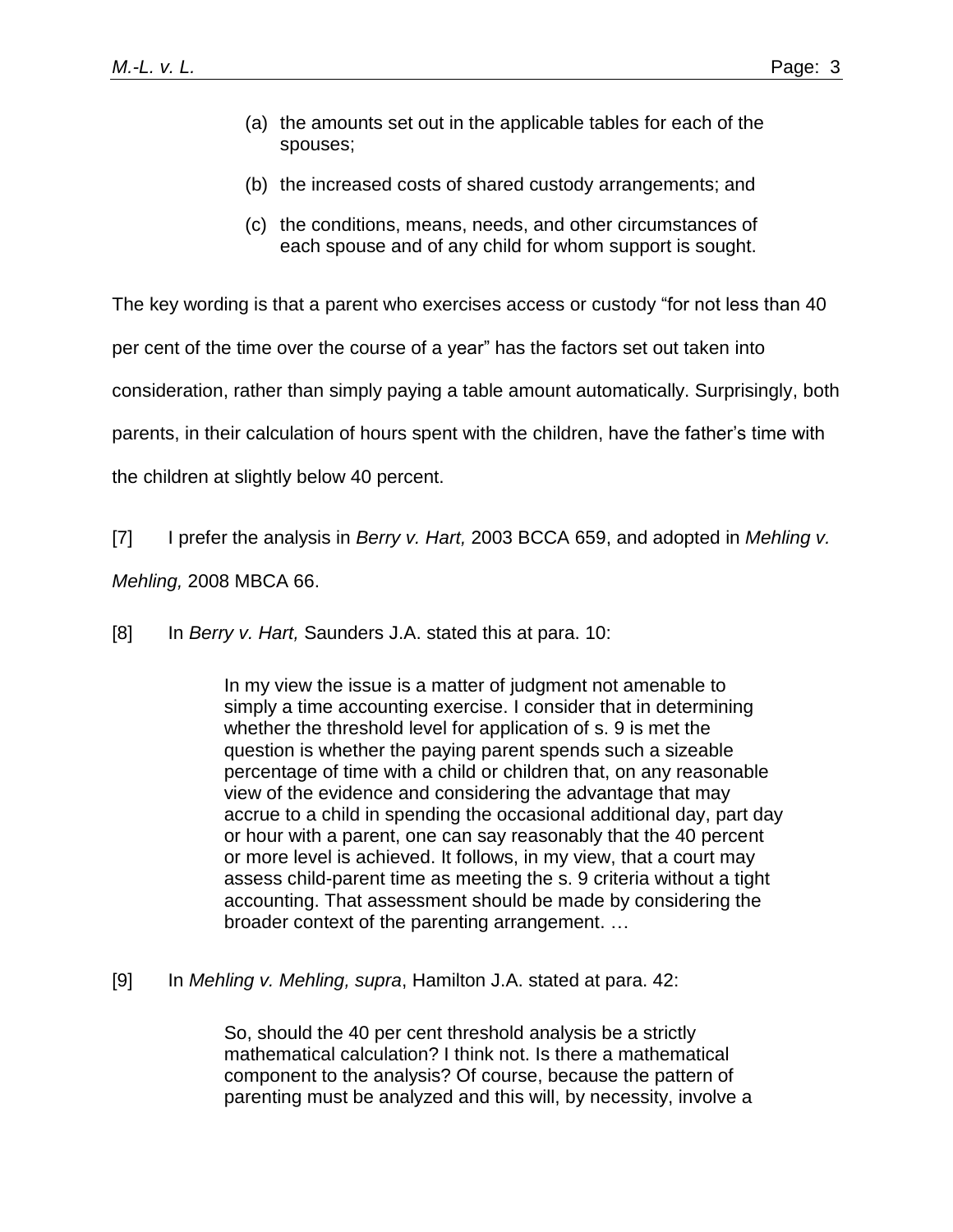consideration of the time the children are with their respective parents. In *Cabot,* this court specifically rejected a "minute-byminute" calculation method. While I would not categorically rule out an assessment on the basis of hours, it seems to me that an assessment of the time that a parent is with, or responsible for the children and their needs, on the basis of days or weeks, or portions thereof, will be a more realistic approach to the analysis than an hourly accounting. That being said, the approach to be used for the assessment of time is within the judge's discretion to determine.

[10] While a flexible approach is desirable in my view, it cannot trump the agreement of parents that the father's time is slightly less than 40 percent. Particularly where the other factors in this case would not, in all likelihood, affect the mathematical calculation. Thus, I order the father to pay the mother \$1,080 per month commencing March 1, 2013, and each month thereafter. The arrears since the father stopped paying are \$8,520, which brings the child support up to date to February 2014. I order the father to pay those arrears and I will take submissions at the end with respect to timing of that.

### **RRSP WITHDRAWALS**

[11] The question is whether RRSP withdrawals should be included in income. The case law is mixed in this regard but as a general principle I do not think that RRSP withdrawals should be included. In circumstances like this, where the withdrawal is needed to meet daily or other expenses, the children often benefit, albeit indirectly. But it is usually an exceptional situation to withdraw the capital set aside for retirement, and the tax paid is a heavy penalty. That said, there will always be circumstances where it may be reasonable to include it in the income, to calculate child support, and that discretion should always be available. In this case the RRSP withdrawals should not be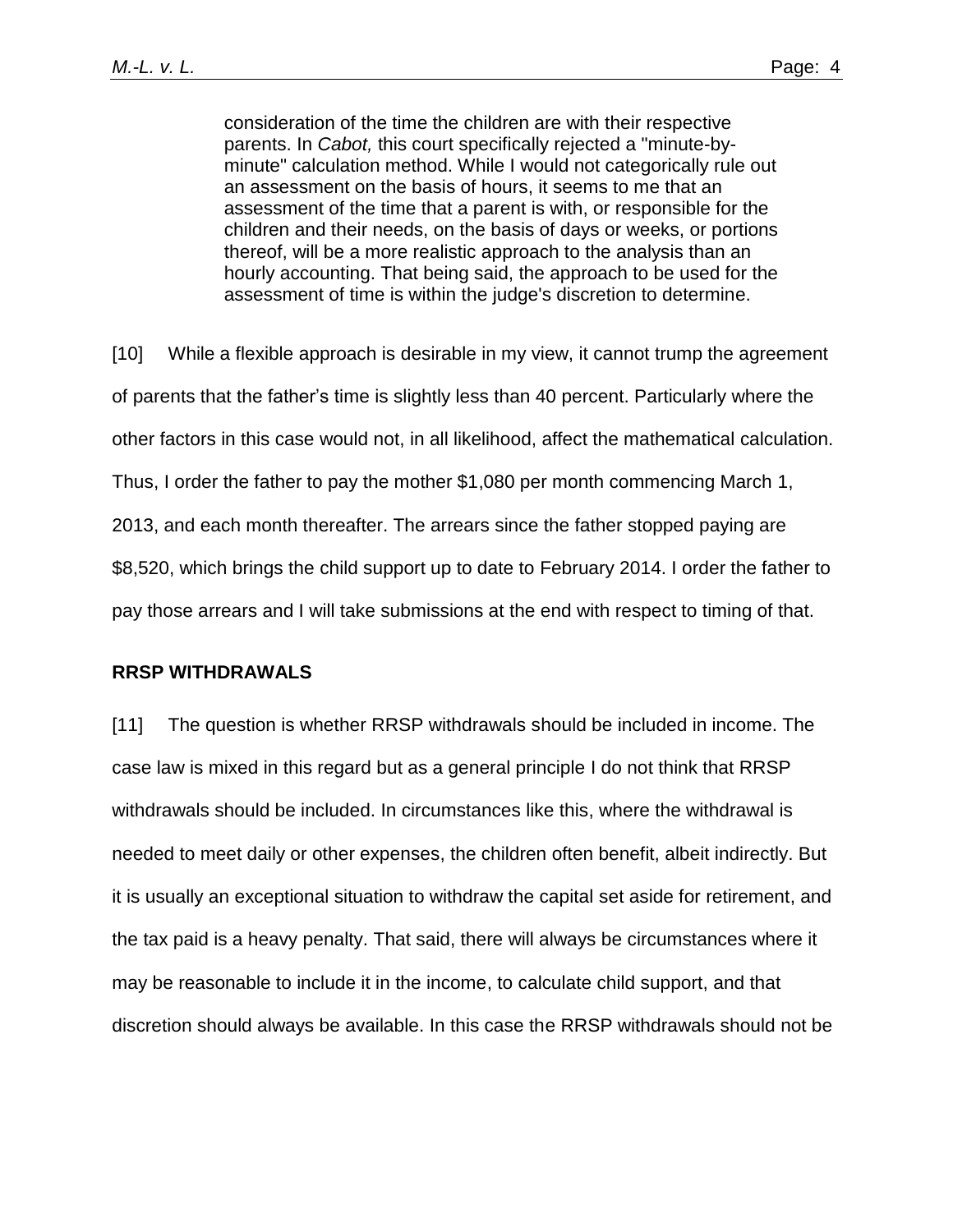calculated as income for support purposes, particularly given the father's other contributions to the children.

## **THE ARREARS**

[12] The mother claims arrears of child support beyond the arrears order that I have just made, and arrears of s. 7 and extraordinary expenses based upon receiving the husband's income tax returns rather than the paystubs previously provided. The amounts claimed are not great but could amount to several thousand dollars. In my view, calculating the arrears where there has been voluntary child support payments over at least a four-year period is not appropriate in this case where the paystubs have been provided and voluntary increases in monthly payments from \$969 to \$1,025 per month have been made. In a situation where the father has financial issues, an order to pay arrears in not warranted when neither parent provided the other with notices of assessment. However, I do order the parents to provide income information in the form of notices of assessment before May 15 of each year, with the recalculation to commence on June 1 of each year.

## **THE RESIDENCY AND SHARING OF THE CHILDREN**

[13] The status quo for several years has been that the father has the children every alternate weekend, from Friday after school until Monday morning. The father also picks up the children after school and the mother then picks them up at the father's residence at 6:00 p.m. The parents agree that the father will drop the children off on these occasions at the mother's residence at 6:15 p.m. The mother also seeks to reduce the father's time with the children on alternate weekends by having the father return the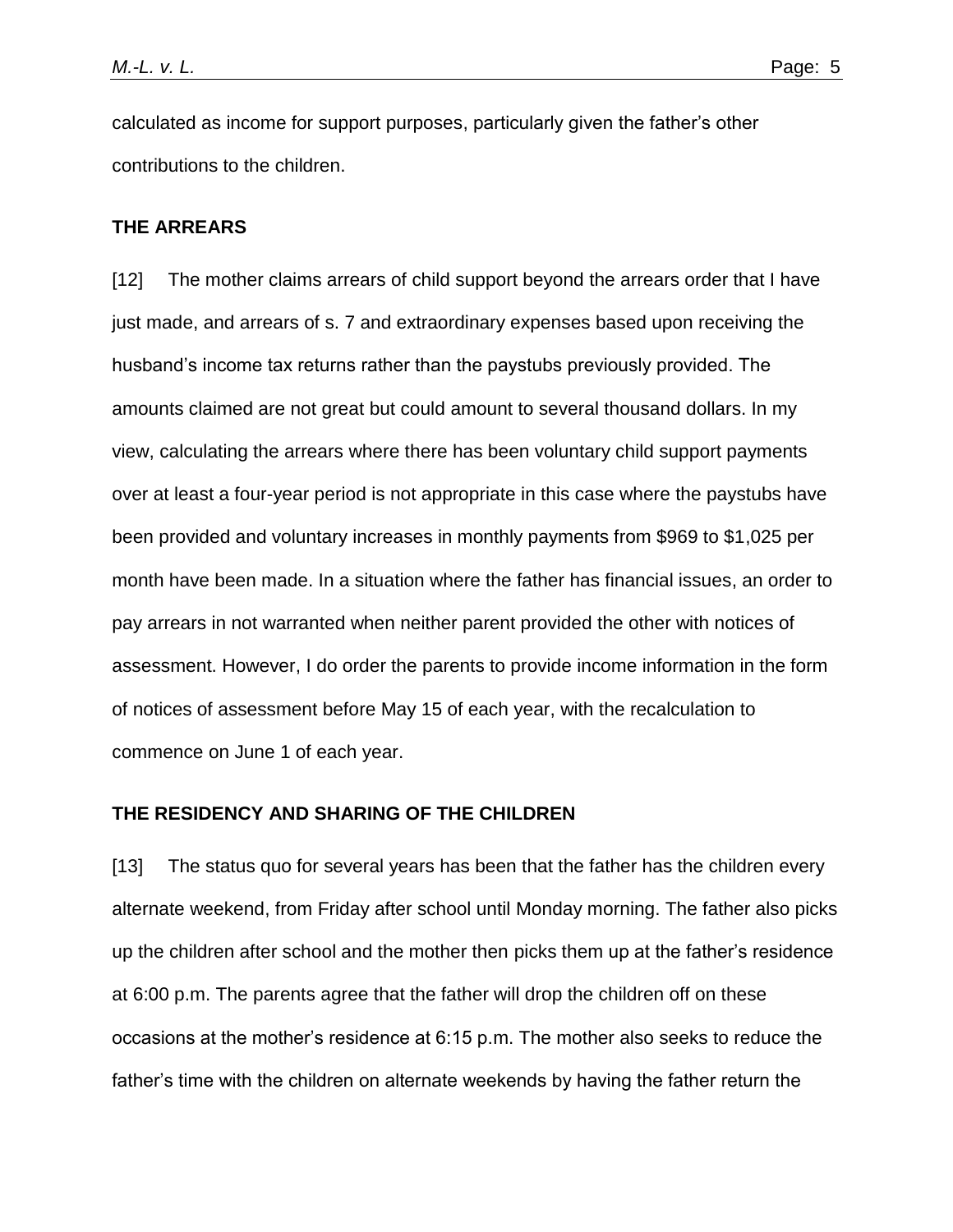children Sunday night at 6:15 p.m. The mother says that it would be preferable to allow

the children to settle down Sunday night before school starts. The father opposes this

strenuously as he has had this access for several years.

[14] This case has had the benefit of two child custody assessment reports, one filed

November 15, 2010, and the updated report filed December 21, 2012, both reports

being prepared by Nicole Sheldon, registered psychologist and mediator. She described

the current situation in the December 21, 2012 report at page 2 as follows:

In the November 15, 2010 report, recommendations to support the children in this family were made. In a letter dated March 8, 2012 from Mr. Fairman to Bev Fouhse of Family and Children's Services requesting the update, Mr. Fairman noted that although parents had been able to address a number of issues, the issue of residential arrangements for the children remained. It is noteworthy that parents had come to an agreement for a shared parenting schedule that was more generous than the one I had recommended in 2010.

Following the 2010 assessment, parents decided that the [children] would live primarily with [the mother] and spend every other weekend from Friday overnight to Monday morning with [the father]. In addition, the [children] are picked up Monday to Thursday after school by their father, and their mother picks them up from their father's home at 6:00 pm on those evenings.

# **THE PARENTS' CURRENT POSITIONS REGARDING CUSTODY AND ACCESS**

[15] The father would like the children to be with him half of the time on a week

on/week off basis. At a minimum, he is requesting more time with the children. The

mother indicated that this re-evaluation was driven by the father. The mother is content

with the current schedule and feels that it is supportive of the children. This paragraph is

from the Summary and Recommendations, page 19: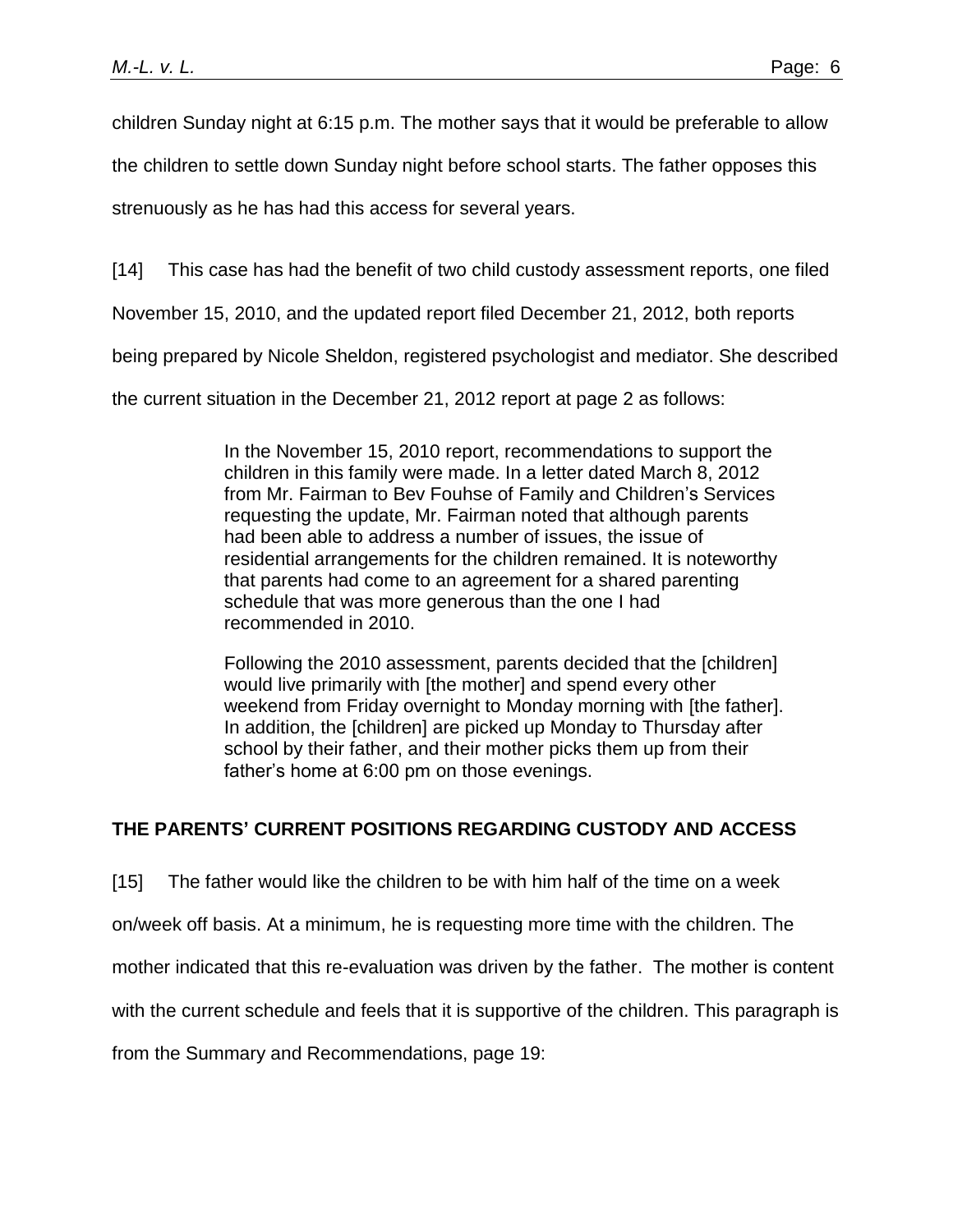Although [the father] sees the [children] 11 out of 14 days ([the mother] sees them 12 out of 14 days), he is still asking for more time. [The father] doesn't seem to have a good sense that he has "prime time" with the [children], seeing them for three hours, 8 out of 10 school nights. The [children] go home to sleep at their mother's and in the two hours left before bedtime, she is driving them home, practicing music, doing homework, and completing bedtime routines. In the mornings, [the mother] is getting the children up and ready for school, insuring lunches are packed, and that all the materials required for the day are in their backpacks. Mom's time is around structure and insuring predictability in the [children's] lives; dad's time is around fun and relaxation. [The father's] one primary responsibility in his three hours after school is to make sure the [children] have a nutritious meal. [The father] could not comment on what makes sleeping over so critical, especially given that it would alter the current structure significantly and in actuality, result in less time that the [children] have with each of their parents. Having the kind of week on/week off schedule proposed by [the father] would also significantly undermine the sense of security and predictability that the current arrangements offer.

[16] I am going to include in the Reasons for Judgment the nine recommendations

that Ms. Sheldon has set out in her report filed October 21, 2012:

- 1. [The mother] should retain primary residential care of both children. While both parents should be consulted in major issues affecting the children, in the event of a dispute, [the mother] should be allowed final say.
- 2. [The mother] should retain responsibility for all appointments, scheduling, and organizing of the children's calendars. She should be the primary point of contact for all professionals. This means that professionals know who to vet information through and insures that there is a complete log of interactions and interventions. What this means is that [the mother] is responsible to insure that [the father] has access to all information. [The father] should also be listed as a contact and be available for all appointments and involvements related to the [children], as he currently is. This recommendation in no way whatsoever infers that [the father] is less important; instead, it insures that with one point of contact, no information is missed or lost.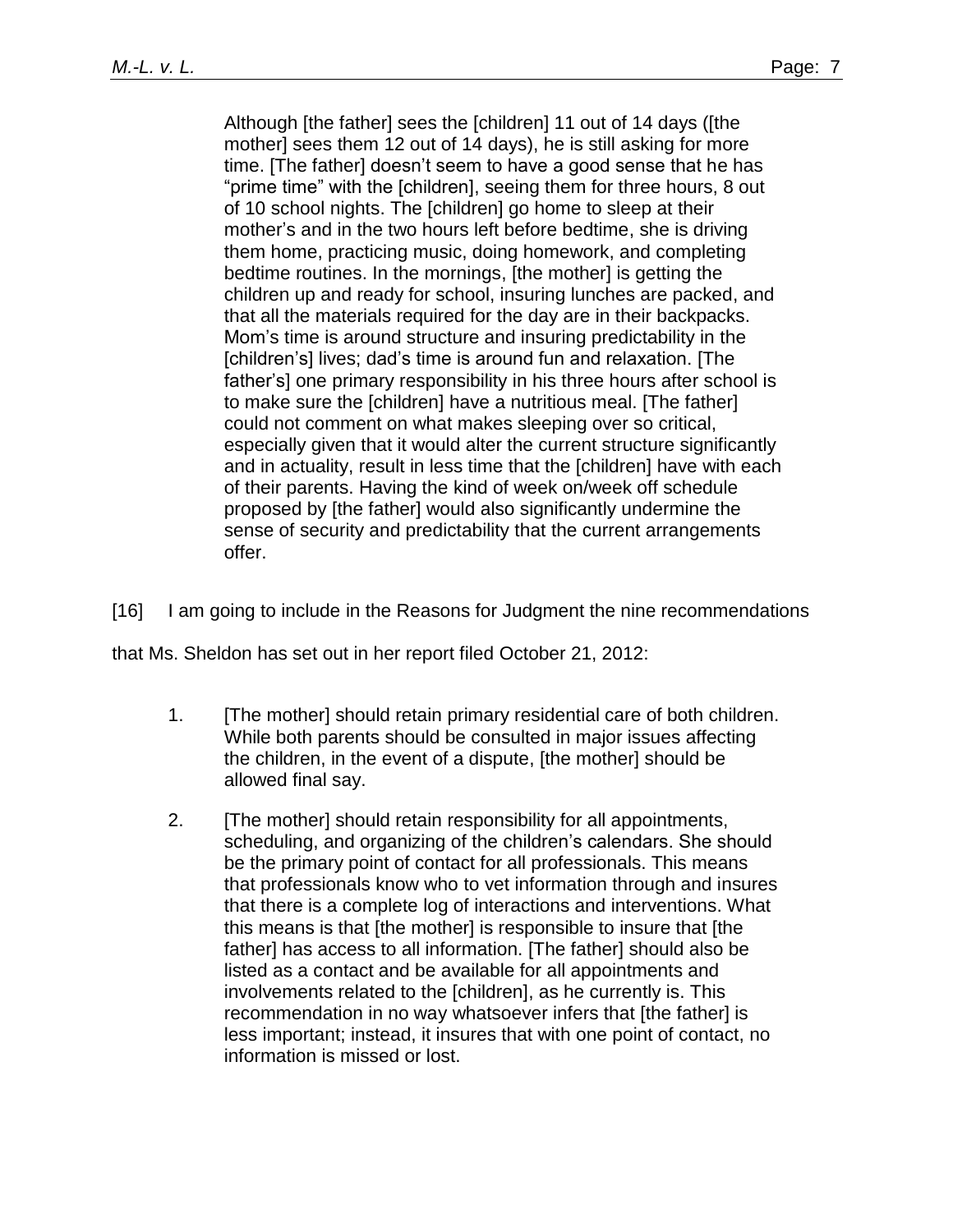- 3. This family absolutely needs access to an educator/mediator or parenting coordinator/counselor who can help them work through disagreements. This was recommended in the last assessment and parents indicated that they have not used this support. Continuing to use the assessment process to resolve disputes is inappropriate for this family.
- 4. [The father] should continue to have the [children] after school every day as is currently happening; that is, Tuesday to Thursday, Monday on mom's weekend, and Friday on his weekend. This time is roughly 3:00 pm when [the father] needs to pick up the children up from school. To facilitate increased time at mom's end for doing homework and bedtime routines, [the father] should be doing the driving. The time for drop-off should be 6:15 pm. By shifting the time to 6:15 pm, [the father] doesn't lose any time with the [children] as the 6:00 to 6:15 would be for travel. This alleviates the uncomfortable situation of mom having to wait at dad's door for the [children] to be ready. It also allows dad the opportunity to create and set a routine expectation for the [children] and helps alleviate any internal conflict the [children] may have about wanting to stay and feeling "pulled" to leave because their ride has arrived.
- 5. [M.] should remain sleeping over at his dad's every other weekend from Friday night to Monday morning. He does best with his own space and routine. There is no real independent space for [M.] at his dad's house and he goes from a room of his own at his mom's to a shared room at his dad's. There may come a time when [M.] begins reacting negatively to this shared space. Should that happen, parents would do well to focus on [M.]'s needs and make appropriate alterations with the support of outside professionals, and not make it competition about overnights.
- 6. [G.] could manage an extra overnight on Thursdays of the weekend that he would generally be at his father's anyways. The problem with increasing overnights and no bus service in this family is that it will always require a parent to do the driving. With [G.] staying overnight at his dad's on the Thursday, this will mean that dad will need to drop [G.] off at his mom's on Friday morning so that she can get both [children] to school and [the father] is still available to pick both [children] up after school. To increase overnights any more than this on school nights may start to have an impact on [G.]'s sleep and would generally increase the stress on this family system.
- 7. If the recommendation in #6 doesn't make sense or becomes too onerous, another option might be for the children to be overnight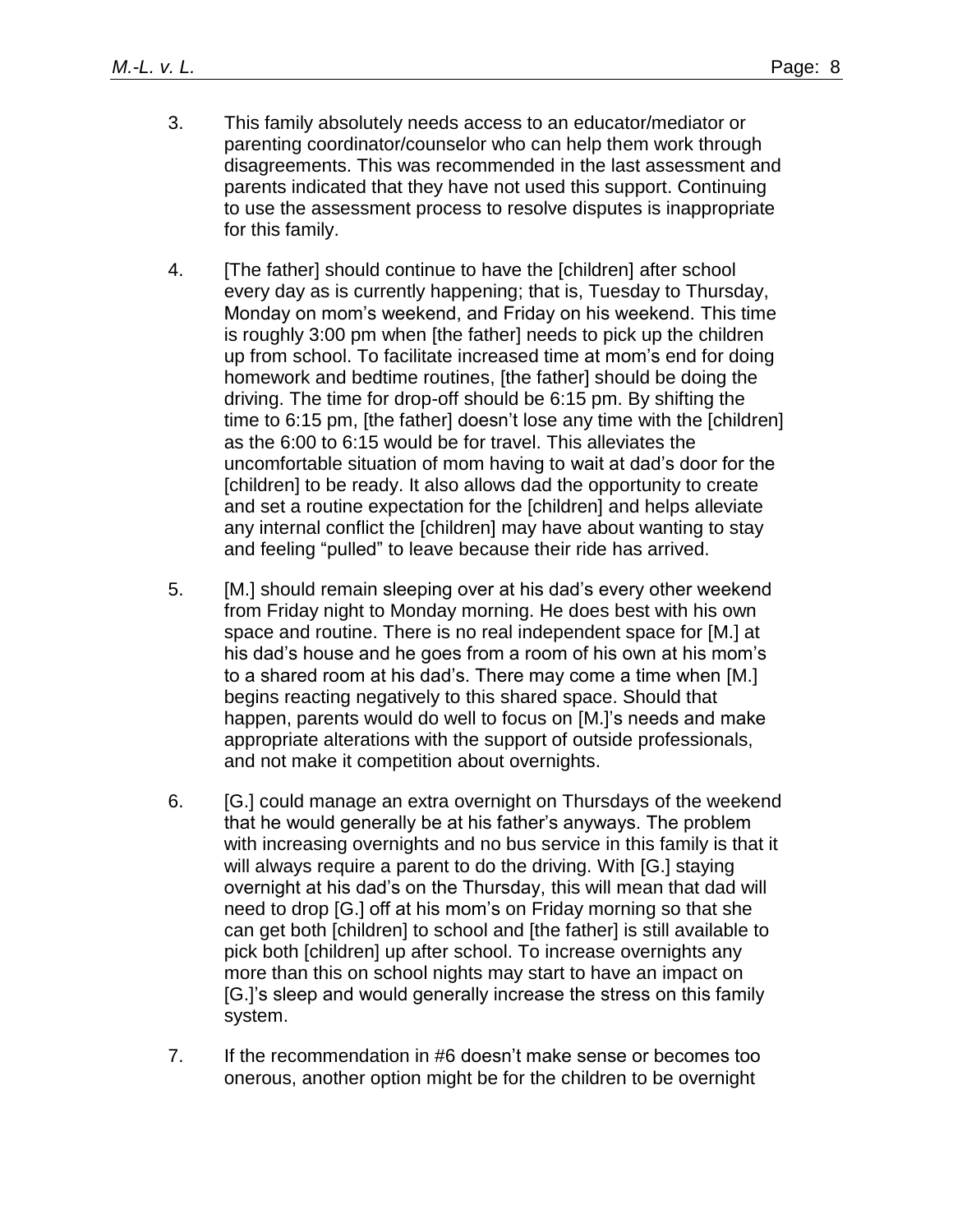with dad whenever there is a professional development day at school the following day.

- 8. Yet another option might be three out of four Friday nights with dad. Although this would decrease mom's full weekend leisure time with the children, it might be an option for parents to explore. This is not to suggest that every single month there would be three weekends out of four that the [children] would spend the Friday night at their dad's, what it is saying is that this is a way to increase overnights without putting too much stress on the [children].
- 9. Absolutely no adult matters related to custody, access, or legal involvement should be discussed with the children. Both of these children are coping with anxiety, though both in different ways. Continuing to discuss these kinds of matters with the children would suggest that the parent who is doing so does not have a good grounding in what is best for the children and as a result, that parent's access to the children should be limited.

[17] Now, counsel have not addressed all of these recommendations, so I will only

address the specific issues raised and those that I feel should be addressed. My order

is the following:

- 1. The parents shall have interim joint custody of the children with the mother making the day-to-day decisions for appointments, scheduling, and organizing, the children's calendars, and being the primary point of contact for all professionals.
- 2. The mother and father should be listed as contacts and be available for all appointments and meetings for the children. The father cannot be excluded from these.
- 3. Major or significant decisions about the children's health and education, excepting emergency decisions, must be fully discussed in advance by the parents, with the mother having the final decision, subject to the father's right to bring the matter to court. I say this because there must be a resolution or final say in the event of a dispute. I should also say that the recommendation of a mediator/coordinator or, more precisely, a parenting coordinator/counselor is a good one. My understanding is that in the Yukon, at the present time, we do not have a such trained professional person but I am aware of the fact that someone is available to perform that role. We are fortunate in having the provision that permits the court to recommend the appointment of a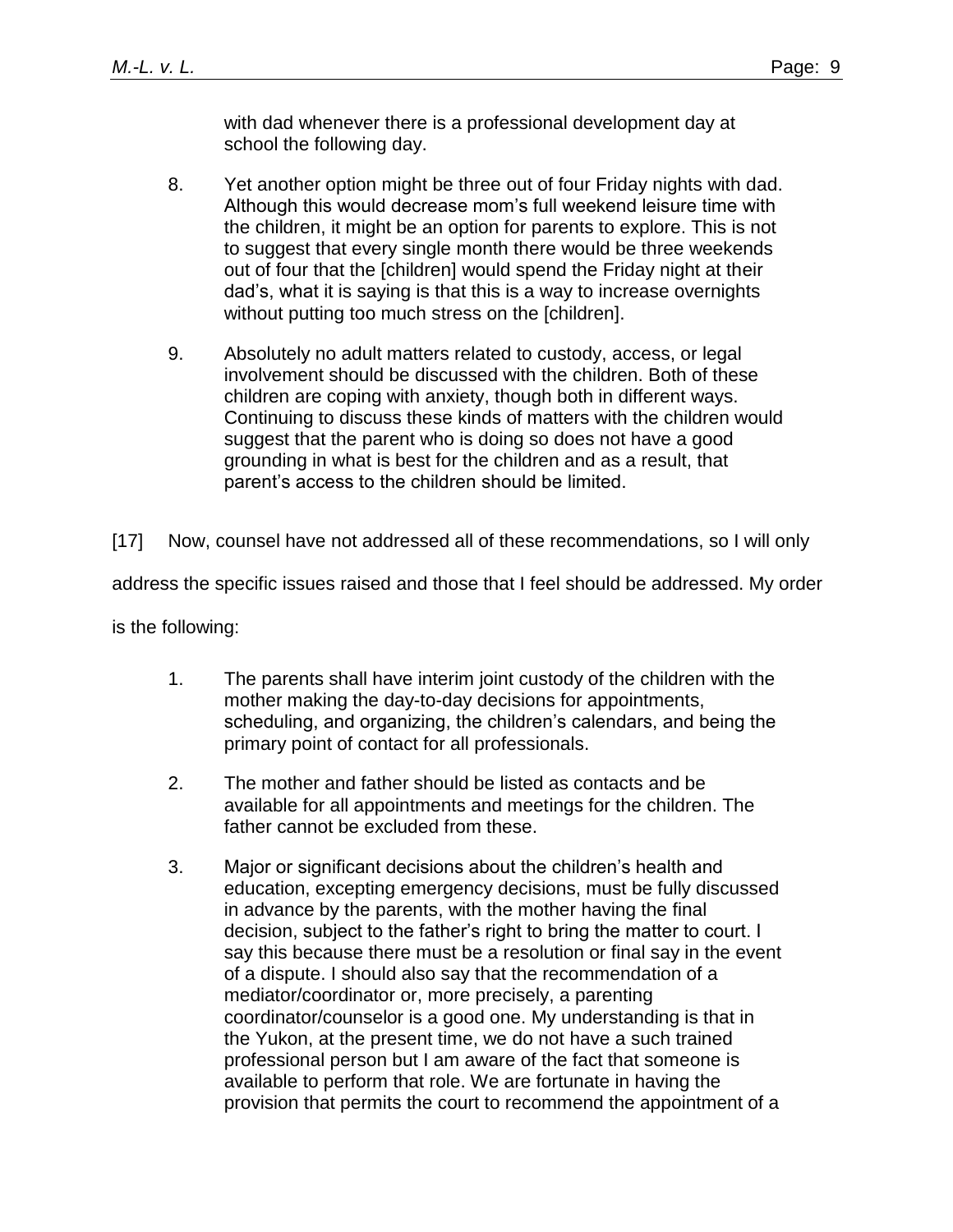child advocate and I am certainly prepared to do so if parents wish that to be the case.

4. Holiday time should be shared equally.

[18] I wish to comment on the father's indication that this will go to trial on the issue of residential time. That is unquestionably his right and I can only say that my experience is that after all the expense and disruption that a trial causes, and I want to tell the parents that it is significant, it only results in the judge making a decision rather than the parents, and the recommendations of Ms. Sheldon will certainly carry some weight in that decision regardless of who the judge will be.

[19] Are costs in issue?

- [20] MS. KINCHEN: We've requested costs.
- [21] THE COURT: Mr. Fairman, do you want to submit on that?
- [22] MR. FAIRMAN: Yes. I'm just going to ask for clarification as well.
- [23] THE COURT: Sure.

[24] MR. FAIRMAN: My Lord, I believe Your Lordship's direction with respect to the application by [the mother] for base child support arrears greater than you've already ordered, and for special and extraordinary expenses in arrears, to have been dismissed. Is that correct?

[25] THE COURT: Correct.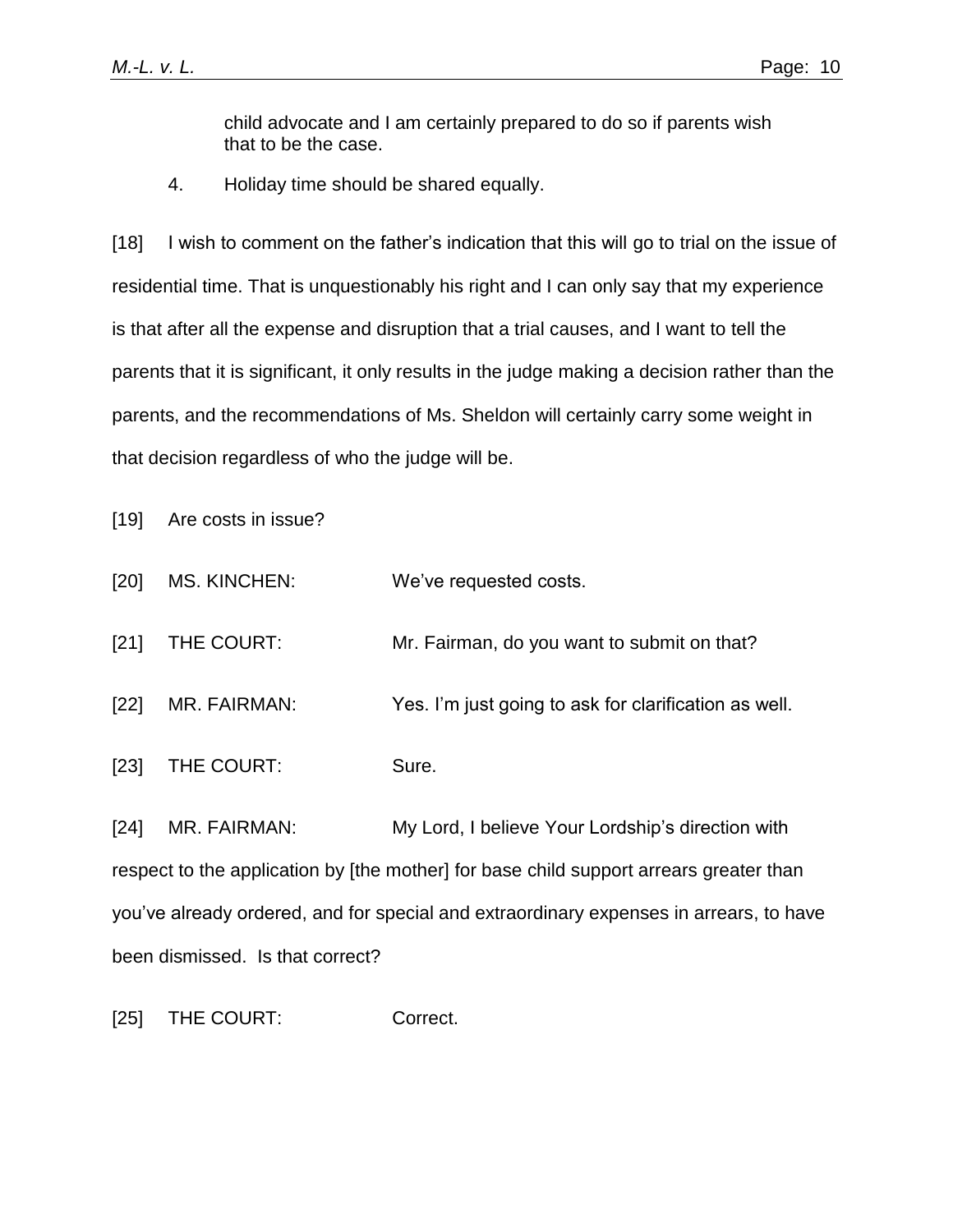[26] MR. FAIRMAN: Right. And that the s. 7 expenses going forward are to be shared equally by the parents?

[27] THE COURT: Correct. That was accepted, as I understand, when you made the offer during the course of the hearing.

[28] MR. FAIRMAN: Yes. Two things. We're not going to be asking to set a trial date.

[29] THE COURT: I am sorry?

[30] MR. FAIRMAN: We're not going to be asking that a trial date be set today. I think that Your Lordship's remarks need to be given some thought by both parties and I would certainly appreciate the opportunity, having heard your decision, to speak further with my client with regard to the remarks you've made and with respect to the outcome of this application.

# [SUBMISSIONS RE COSTS]

- [31] THE COURT: Fair enough. Any submission with respect to scale?
- [32] MS. KINCHEN: The ordinary scale.
- [33] THE COURT: Scale B?
- [34] MS. KINCHEN: Yes.

[35] THE COURT: Well, thank you for your submissions. Given my finding that the application was triggered by the arbitrary decision to stop paying child